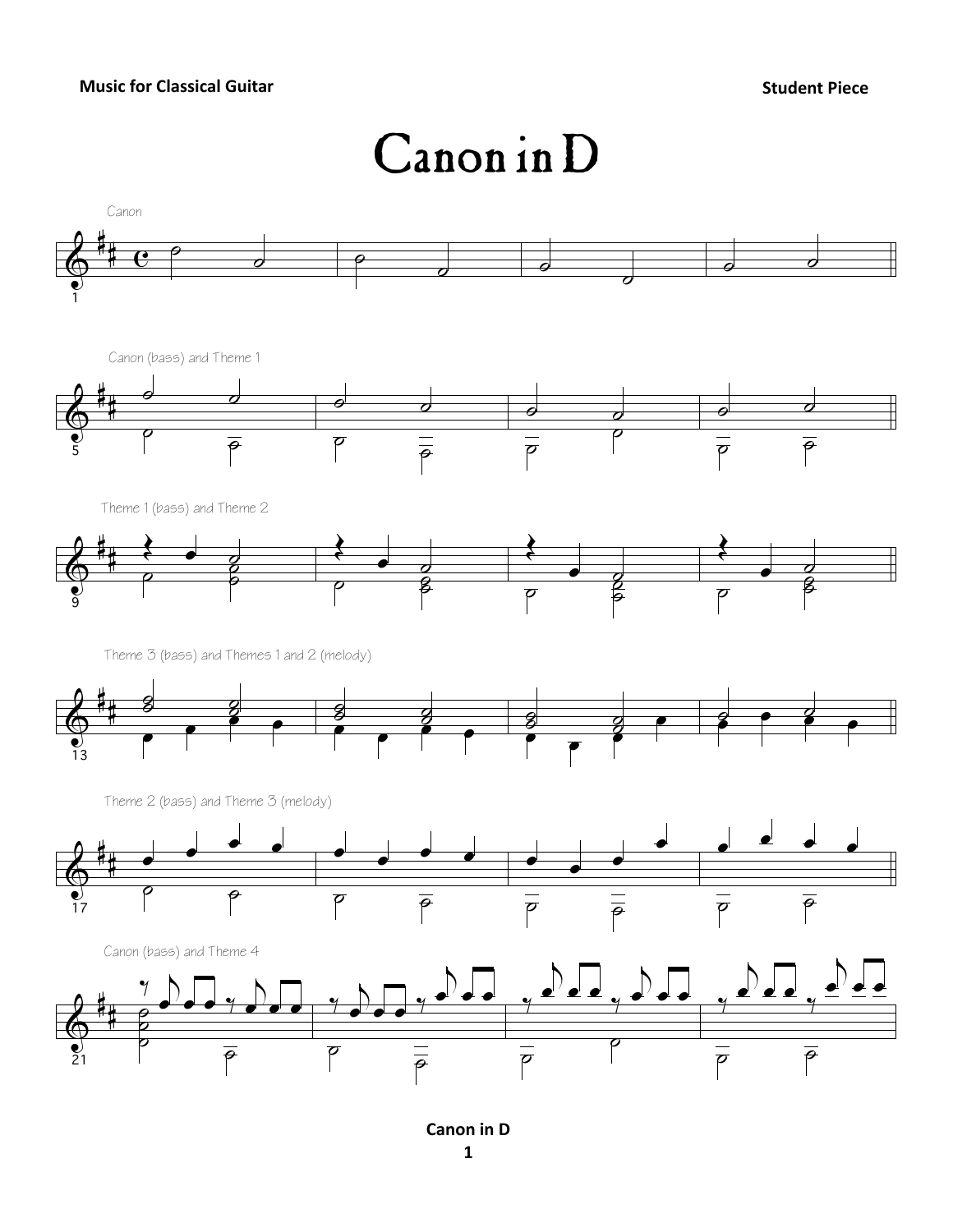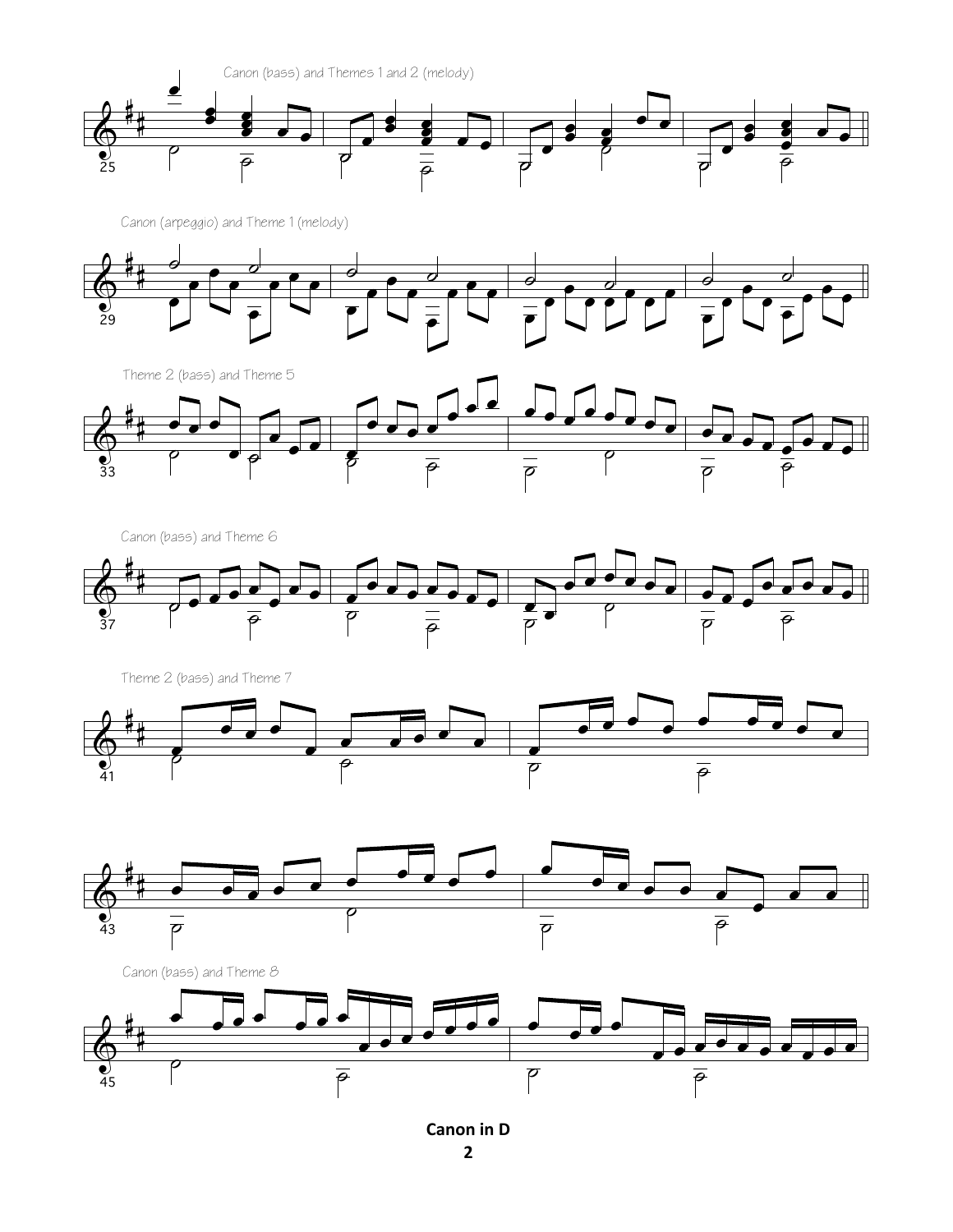





Theme 10





 $\&$ # 57 œ . . . <u>.</u> **L** ˙  $\frac{\bullet}{\rho}$ œ  $\overline{\cdot}$ œ œ  $\overline{p}$   $\overline{p}$   $\overline{p}$   $\overline{p}$   $\overline{p}$   $\overline{p}$   $\overline{p}$   $\overline{p}$   $\overline{p}$   $\overline{p}$   $\overline{p}$   $\overline{p}$   $\overline{p}$   $\overline{p}$   $\overline{p}$   $\overline{p}$   $\overline{p}$   $\overline{p}$   $\overline{p}$   $\overline{p}$   $\overline{p}$   $\overline{p}$   $\overline{p}$   $\overline{p}$   $\overline{$ e<br>B  $\overrightarrow{•}$  $\frac{1}{2}$   $\frac{1}{2}$   $\frac{1}{2}$   $\frac{1}{2}$   $\frac{1}{2}$   $\frac{1}{2}$   $\frac{1}{2}$   $\frac{1}{2}$   $\frac{1}{2}$   $\frac{1}{2}$   $\frac{1}{2}$   $\frac{1}{2}$   $\frac{1}{2}$   $\frac{1}{2}$   $\frac{1}{2}$   $\frac{1}{2}$   $\frac{1}{2}$   $\frac{1}{2}$   $\frac{1}{2}$   $\frac{1}{2}$   $\frac{1}{2}$   $\frac{1}{2}$   $\overrightarrow{e}$   $\overrightarrow{e}$   $\overrightarrow{e}$   $\overrightarrow{e}$  $\bullet$   $\bullet$   $\bullet$  $\begin{tabular}{|c|c|} \hline \multicolumn{3}{|c|}{\textbf{+}} & \multicolumn{3}{|c|}{\textbf{+}} \\ \hline \multicolumn{3}{|c|}{\textbf{+}} & \multicolumn{3}{|c|}{\textbf{+}} \\ \hline \multicolumn{3}{|c|}{\textbf{+}} & \multicolumn{3}{|c|}{\textbf{+}} \\ \hline \multicolumn{3}{|c|}{\textbf{+}} & \multicolumn{3}{|c|}{\textbf{+}} \\ \hline \multicolumn{3}{|c|}{\textbf{+}} & \multicolumn{3}{|c|}{\textbf{+}} \\ \hline \multicolumn{3}{|c|$  $\overline{\mathbf{z}}$   $\overline{\mathbf{z}}$ Canon (bass) and Theme 11

Theme 12



**Canon in D**